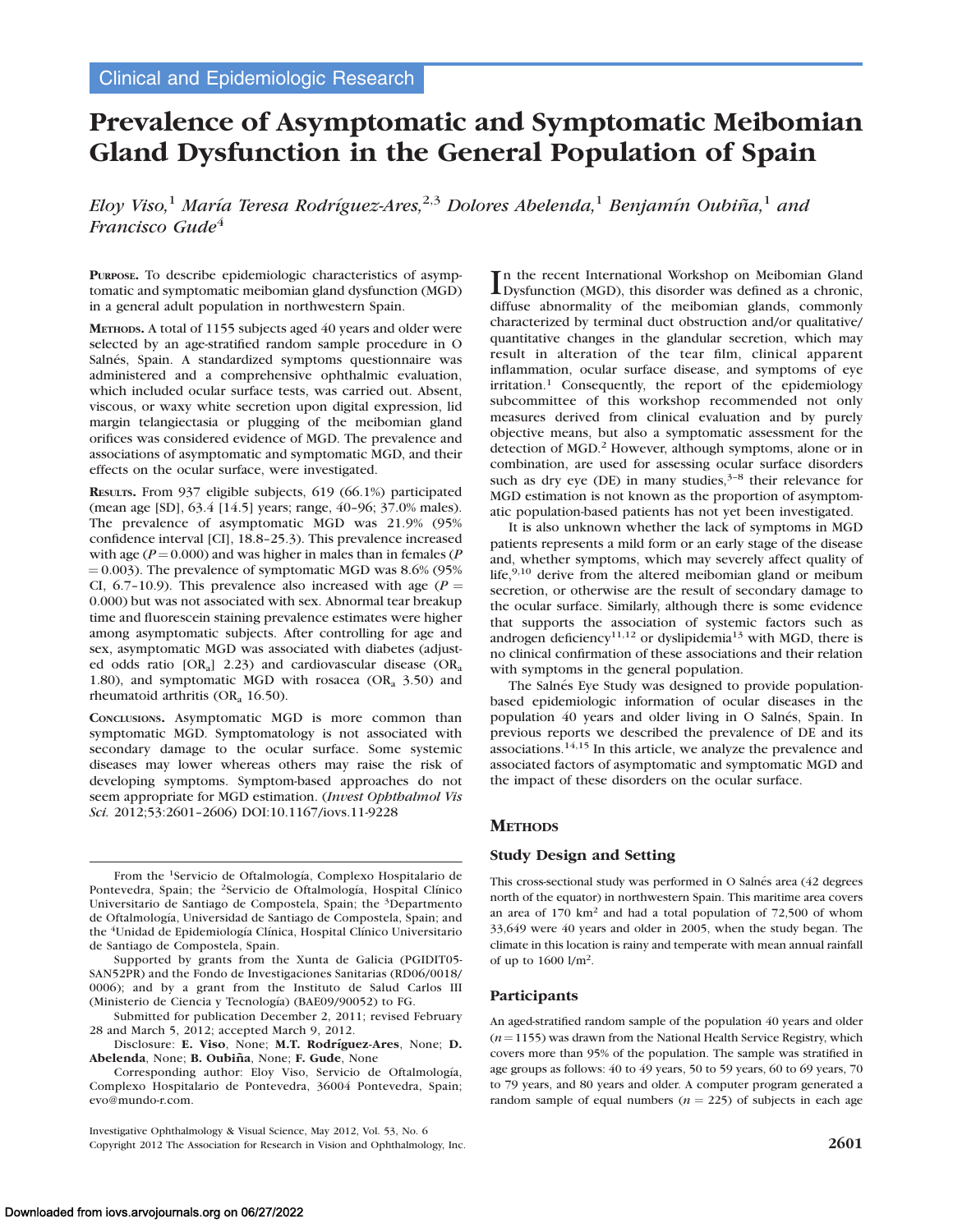

FIGURE 1. Study profile.

group, except for the last group  $(\geq 80$  years), which was oversampled because of an expected lower response rate ( $n = 255$ ). These 1155 individuals were invited to participate in the study by a personal letter. Participants were neither paid nor assisted to attend for the evaluation. Those unable to give informed consent were considered ineligible to participate in the study. The study profile is summarized in Figure 1. A detailed description has been published elsewhere.<sup>14</sup>

## Data Collection

From May 2005 to March 2006, all subjects were successively convened for evaluation. A structured questionnaire was administered by trained physicians. It included (1) basic demographic data, (2) predominantly indoor or outdoor occupational activity, (3) alcohol consumption and smoking, and (4) a DE questionnaire. Occupational activity was evaluated on the basis of average daytime sun exposure experienced. Occupations such as fisherman or construction worker, which involved spending at least half the day outdoors, were considered outdoor occupational activities, whereas occupations such as factory worker or government officer, which involved spending less than half the day outdoors, were considered indoor occupational activities.

Alcohol intake was registered in each subject by adding up the total number of standard drinking units (one bottle of beer, one glass of wine, or one unit of spirit; all of them approximately equivalent to 10 g ethanol) habitually consumed per week. Subjects were classified according to alcohol intake into three groups as follows: (1) abstainers, (2) light drinkers (consumers of 1–14 units per week), and (3) heavy drinkers (consumers of more than 14 units per week). Subjects were classified according to smoking habit into three groups as follows: (1) nonsmokers, (2) ex-smokers (a person who had smoked regularly in the past and had quit smoking 1 year or more before the date of the interview), and (3) current smokers (a person who smokes any tobacco product either daily or occasionally). A questionnaire, which had previously been used by Schein et al.<sup>3</sup> was used to evaluate symptoms. Subjects were considered symptomatic when at least one of the symptoms of the questionnaire was experienced often or all the time (Table 1).

A comprehensive medical history including medication use was collected with special attention to common systemic disorders such as diabetes, cardiovascular disease, or hypertension; and disorders associated with ocular surface disease such as rosacea and allergy. A subject was considered to have diabetes if he or she had been diagnosed by a physician and was treated with insulin or oral hypoglycemic agents. Study participants were deemed to have cardiovascular disease, hypertension, rosacea, or allergy if they reported being told by a physician that they had those diseases.

A thorough slit lamp examination of the ocular surface was carried out. The eyelid margins, the meibomian gland orifices, and the meibomian gland secretions were carefully examined for signs of MGD, and these were classified according to modified previous criteria.<sup>16</sup> An aggregate score derived from the application of moderate pressure on the upper and lower central lid zones (corresponding to a total of 16 gland orifices) was used to grade meibum quality and expressivity. The criteria for the diagnosis of MGD included one or more of the following: (1) absent, viscous or waxy white secretion upon digital expression, (2) presence of two or more lid margin telangiectases, and (3) plugging of two or more gland orifices. MGD was graded as either present or absent. The ocular surface was also evaluated with the following tests: tear film breakup time (TBUT), fluorescein and rose bengal staining, and the Schirmer test. TBUT and fluorescein staining were performed following the instillation of one drop of sodium fluorescein 1% in the lower conjunctival sac. The tear film was observed by using a slit lamp with a cobalt-blue filter, after asking the patient to blink several times. The time, in seconds, between the last blink and the first desiccation spot was recorded. The mean of three of these recordings, taken after one single instillation of a drop of fluorescein, was registered as the TBUT. Fluorescein staining of the

TABLE 1. Dry Eye Questionnaire

Do your eyes ever feel dry? Do you ever feel a gritty or sandy sensation in your eyes? Do your eyes ever have a burning sensation? Are your eyes ever red? Do you notice much crusting on your lashes? Do your eyelids ever get stuck?

Possible answers were "never," "rarely," "sometimes," "often," or ''all the time.''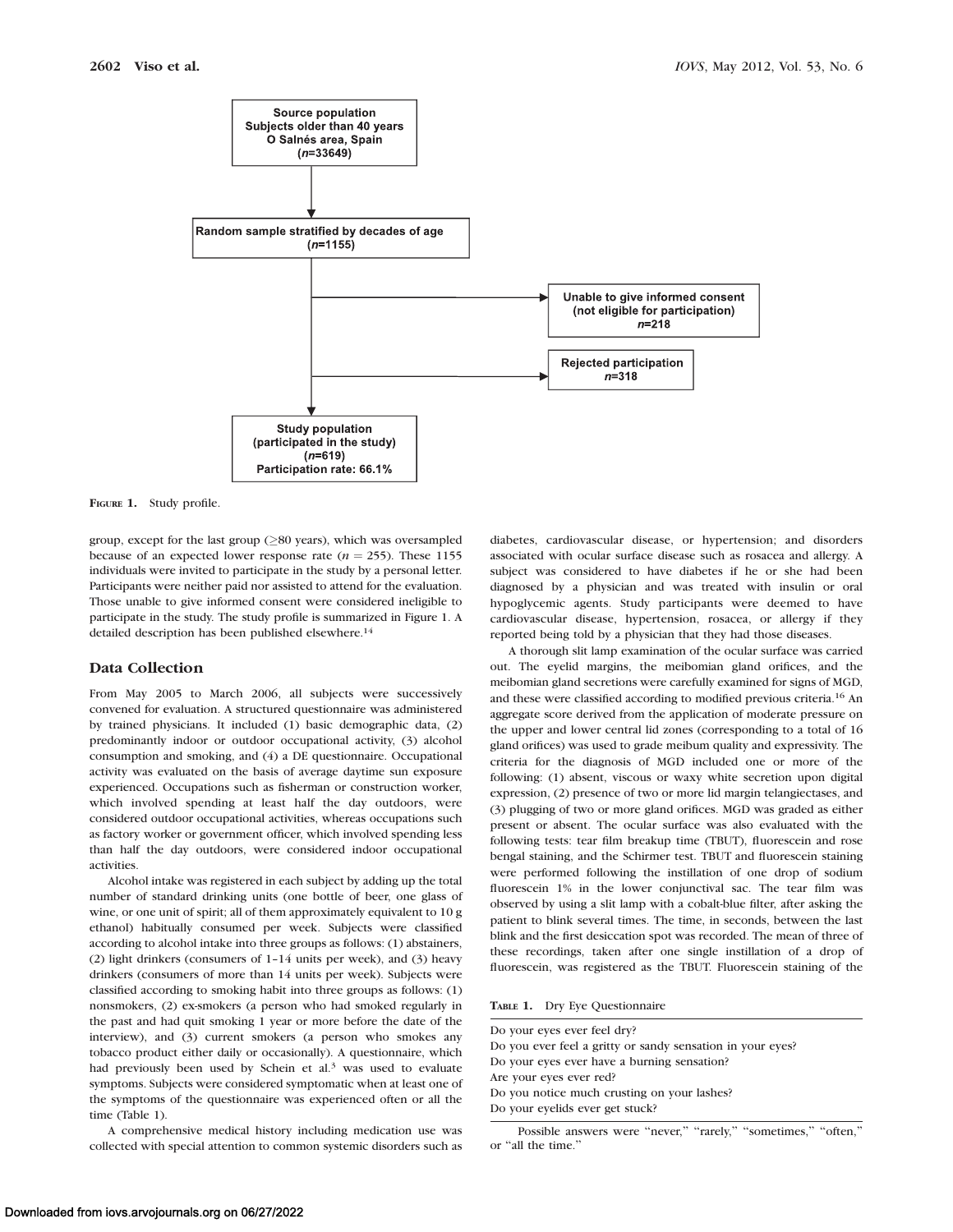cornea, which was measured after the first reading of TBUT, was graded as follows: 0 (no staining), 1 (mild staining, limited to less than one-third of the corneal surface), 2 (moderate staining, between 1 and 3), and 3 (severe staining, occupying half or more of the corneal surface). TBUT  $\leq 10$  seconds and fluorescein staining score  $\geq 1$  were considered positive. Rose bengal staining was assessed after touching the inferior fornix with a 1.5-mg rose bengal strip wetted with preservative-free sterile saline solution. The exposed interpalpebral portions of the nasal and temporal conjunctiva and the cornea were graded on a scale from 0 (no staining) to 3 (confluent staining) according to the van Bijsterveld method (score range, 0–9).17 A score  $\geq$ 3, using this grading method, was considered positive.

The Schirmer test was performed in both eyes. Five minutes following instillation of one drop oxybuprocaine hydrochloride (0.4%), the inferior fornix was gently blotted and a precalibrated standard filter strip was placed in the lower temporal fornix, where it remained for 5 minutes. During this time, the participants were instructed to look slightly upwards and blink normally. After removing the strip, the length of the wetting was measured. The test result was considered positive if this measurement was  $\leq$ 5 mm.

The examinations were performed in two sessions on two different dates. The first session included the interviewer-administered questionnaire and the Schirmer test. The second session included the rest of the clinical tests and the systematic biomicroscopic examination, which were performed without previous knowledge of the results of the questionnaire and the Schirmer test. The analyses were conducted on the basis of a person, not per eye. All the examinations were carried out by an experienced ophthalmologist, at the same place, and with the same instrumentation.

### Ethical Considerations

Informed written consent, which indicated clearly that subjects could choose to participate or not and that they would receive all the services they usually received whether they chose to participate or not, was obtained from all participants. The study conformed to the Declaration of the Helsinki and was reviewed and approved by the Regional Research Committee.

### Statistical Analysis

In order to account for the stratified sampling, a design-based analysis was performed. The sampling procedures used in the study departed from unequal probability selection. Compensatory weights were developed to obtain estimates (prevalence and odds ratios [OR] with their corresponding 95% confidence intervals [CI]) from the original target population in the study area. To account for weighting and the sampling design, the STATA 11.0 (Stata Corp., College Station, TX) statistical package was employed. To examine which factors were associated with asymptomatic and symptomatic MGD, multinomial logistic regression analyses controlling for age and sex were performed. Age (years) entered the equation as a quantitative variable. The remaining variables were categorical (binary) and entered the equation as ''1'' (present or yes) or ''0'' (absent or no). Interactions terms were also assessed. Two-tailed  $P$  values lower than 0.05 were considered statistically significant.

## **RESULTS**

From 937 eligible subjects, a total of 619 subjects, all of them Spanish Caucasians, agreed to participate (overall participation rate 66.1%). Mean age (SD) of the sample studied was 63.4 (14.5) years (range, 40–96 years). The study comprised 229 males (37.0%) and 390 females (63.0%). No significant differences in age or sex between subjects who agreed to participate in the study and those who did not were found. There were 141 (69.5%) participants with asymptomatic MGD,

equivalent to a weighted prevalence of 21.9% (95% CI, 18.8– 25.3) in the population aged 40 years and older. This prevalence increased with age  $(P=0.000)$  and was significantly higher among males after controlling for age  $(P=0.003)$ . There were 62 (30.5%) participants with symptomatic MGD, equivalent to a weighted prevalence of 8.6% (95% CI, 6.7–10.9). This prevalence also increased with age ( $P = 0.000$ ) but was not associated with sex  $(P = 0.287)$  (Table 2).

The prevalence of TBUT  $\leq 10$  and of fluorescein staining were significantly higher among subjects with asymptomatic MGD ( $P = 0.003$  and  $P = 0.009$ , respectively), but there were no significant differences in relation to the Schirmer test or rose bengal staining between subjects with asymptomatic and those with symptomatic MGD (Table 3).

The age- and sex-adjusted odds ratios  $(OR_a)$  for the association of asymptomatic and symptomatic MGD with demographic, lifestyle, and systemic factors are presented in Table 4. Moderate alcohol consumption was inversely associated with MGD (OR<sub>a</sub> 0.63; 95% CI, 0.42-0.96), whereas past smoking was directly associated (OR<sub>a</sub> 1.76; 95% CI, 1.04-3.00). A protective association was found between asymptomatic MGD and higher educational level (OR<sub>a</sub> 0.37; 95% CI, 0.14– 0.99). Diabetes (OR, 2.23; 95% CI, 1.30–8.84) and cardiovascular disease (OR<sub>a</sub> 1.80; 95% CI, 1.06-3.07) were associated with asymptomatic but not with symptomatic MGD. Conversely, rosacea (ORa 3.50; 95% CI, 1.01–12.10) and rheumatoid arthritis (OR<sub>a</sub> 16.50; 95% CI, 2.03-134.30) were associated with symptomatic but not with asymptomatic MGD. No association was found with systemic diseases such as hypertension or allergy. Interaction terms were not statistically significant.

#### **DISCUSSION**

The main finding of this study was that less than half of the subjects with MGD had symptoms, which accounted for a prevalence of 8.6% of symptomatic and a prevalence of 21.9% of asymptomatic MGD in the population aged 40 years and older. Other studies only provide global MGD prevalence estimates, and these cover a substantial range from 3.5% in the Salisbury Eye Evaluation Study<sup>3</sup> to more than 69% in the Beijing Eye Study.<sup>7</sup> This striking variation in prevalence rates is probably explained by the differences in methodology and in the criteria used to define MGD. We included signs of the two categories described in the new MGD classification<sup>1</sup> in the definition used in this study to reduce the number of false negatives and removed indirect indicators to reduce the number of false positives. As regards symptoms, we used the questionnaire developed by Schein et al.<sup>3</sup> because it was the most widely used in population-based studies and because it included symptoms such as eyes stuck shut that have been considered,18,19 despite a lack of sufficient evidence, characteristic of MGD. Unlike in other disorders associated with DE, the lower proportion of symptomatic subjects detected with these criteria does not favor the assessment of symptoms as a suitable screening tool for MGD. These results also alert to the possibility of unnoticed progression of the disorder and perhaps the necessity of its treatment in the absence of symptoms to prevent the development of complications.

Asymptomatic and symptomatic MGD prevalence increased with age, although a decrease was detected in subjects between 50 and 59 years old. This decrease probably reflects the lower prevalence in this decade of life of the two major categories:1 hypersecretory, observed more often in younger subjects; and obstructive/hyposecretory, more common in older individuals.20,21 Siak et al.<sup>22</sup> found no age differences in a population-based study performed in Singapore. It is conceiv-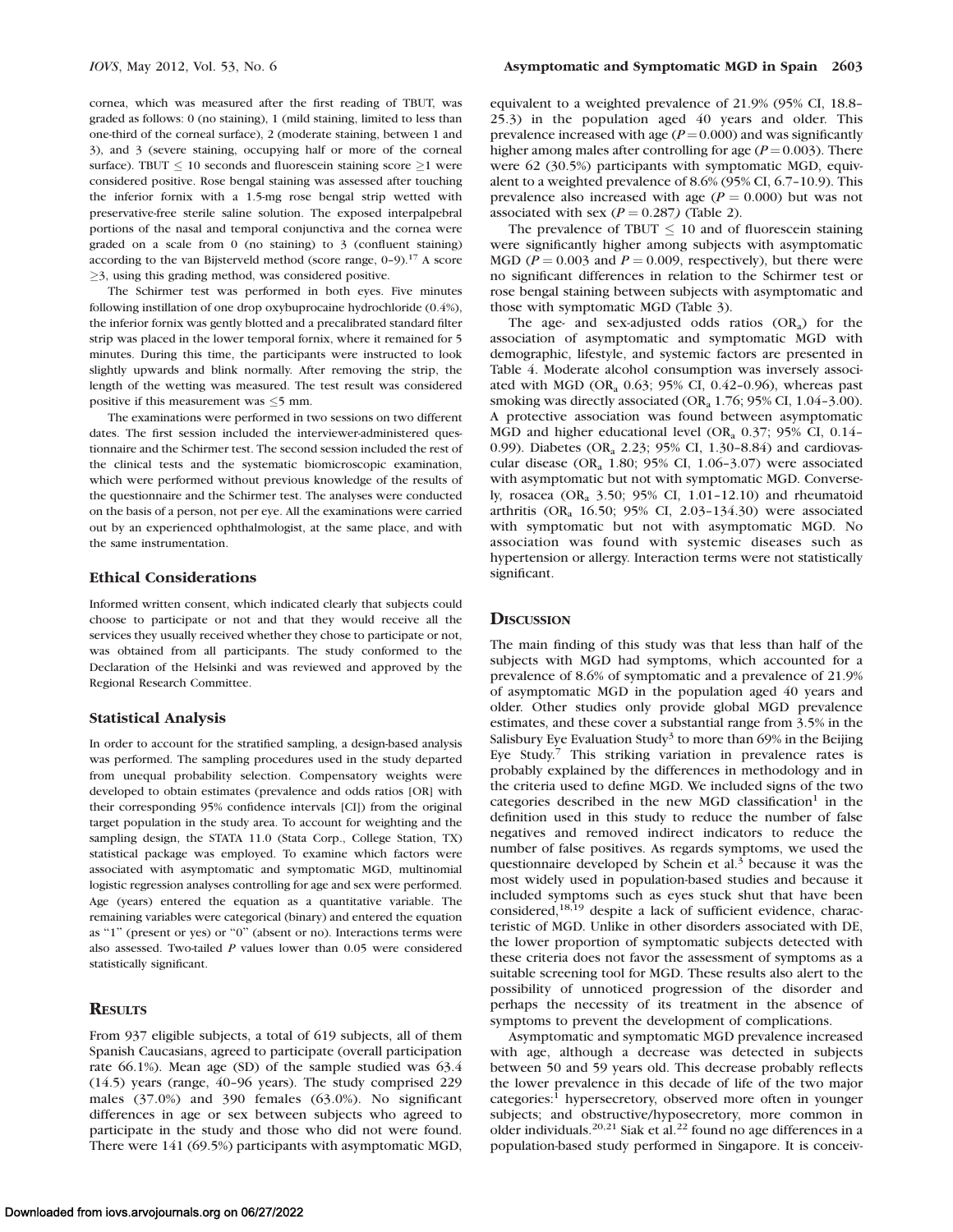|  | TABLE 2. Prevalence of Asymptomatic and Symptomatic Meibomian Gland Dysfunction by Age and Sex |  |  |  |  |  |  |  |  |  |
|--|------------------------------------------------------------------------------------------------|--|--|--|--|--|--|--|--|--|
|--|------------------------------------------------------------------------------------------------|--|--|--|--|--|--|--|--|--|

|                    | <b>Asymptomatic MGD</b> |            |                     | <b>Symptomatic MGD</b> |                   |     |                          |
|--------------------|-------------------------|------------|---------------------|------------------------|-------------------|-----|--------------------------|
|                    | At Risk                 | No. $(\%)$ | Prevalence*         | No. $(\%)$             | Prevalence*       | No. | <b>Total Prevalence*</b> |
| Female             | 390                     | 76 (66.1)  | $19.1(15.5-23.4)$   | 39 (33.9)              | $8.4(6.1-11.3)$   | 115 | $27.5(23.3-32.1)$        |
| Age groups (years) |                         |            |                     |                        |                   |     |                          |
| $40 - 49$          | 83                      | 23(85.2)   | $27.7(19.1 - 38.3)$ | 4(14.8)                | $4.8(1.8-12.2)$   | 27  | $32.5(23.3-43.3)$        |
| $50 - 59$          | 77                      | 7(70)      | $9.1(4.4-17.9)$     | 3(30)                  | $3.9(1.3-11.4)$   | 10  | $13.0(7.1-22.5)$         |
| $60 - 69$          | 78                      | 11(68.7)   | $14.1 (8.0 - 23.7)$ | 5(31.3)                | $6.4(2.7-14.5)$   | 16  | $20.5(13.0-30.9)$        |
| $70 - 79$          | 79                      | 15(60)     | $19.0(11.8-29.1)$   | 10(40)                 | $12.6(6.9-21.9)$  | 25  | $31.6(22.4 - 42.6)$      |
| > 80               | 73                      | 20(54)     | $27.4(18.5-38.6)$   | 17(46)                 | $23.3(15.0-34.2)$ | 37  | 50.7 (39.4-61.8)         |
|                    |                         |            | $P = 0.000$         |                        | $P = 0.000$       |     | $P = 0.000$              |
| Male               | 229                     | 65(73.9)   | $26.5(21.2 - 32.7)$ | 23(26.1)               | $9.0(5.9-13.3)$   | 88  | $35.3(29.4 - 41.7)$      |
| Age groups (years) |                         |            |                     |                        |                   |     |                          |
| $40 - 49$          | 51                      | 14(73.7)   | $27.5(16.9-41.3)$   | 5(26.3)                | $9.8(4.1 - 21.6)$ | 19  | $37.2(25.1 - 51.3)$      |
| $50 - 59$          | 55                      | 9(90)      | $16.4(8.7-28.6)$    | 1(10)                  | $1.8(0.3-11.9)$   | 10  | $18.2(10.0-30.7)$        |
| $60 - 69$          | 45                      | 10(76.9)   | $22.2(12.3-36.7)$   | 3(23.1)                | $6.7(2.2-18.9)$   | 13  | $28.9(17.5-43.7)$        |
| $70 - 79$          | 45                      | 16(69.6)   | $35.6(23.0 - 50.5)$ | 7(30.4)                | $15.6(7.6-29.3)$  | 23  | $51.1 (36.7 - 65.3)$     |
| > 80               | 33                      | 16(69.6)   | $48.5(32.2-65.1)$   | 7(30.4)                | $21.2(10.4-38.4)$ | 23  | $69.7(52.2 - 82.9)$      |
|                    |                         |            | $P = 0.002$         |                        | $P = 0.002$       |     | $P = 0.000$              |
| <b>Both sexes</b>  | 619                     | 141(69.5)  | $21.9(18.8-25.3)$   | 62(30.5)               | $8.6(6.7-10.9)$   | 203 | $30.5(26.9-34.1)$        |
| Age groups (years) |                         |            |                     |                        |                   |     |                          |
| $40 - 49$          | 134                     | 37(80.4)   | 27.6 (20.7-35.8)    | 9(19.6)                | $6.7(3.5-12.4)$   | 46  | $34.3(26.8-42.7)$        |
| $50 - 59$          | 132                     | 16(80)     | $12.2(7.6-18.8)$    | 4(20)                  | $3.0(1.1-7.9)$    | 20  | $15.2(2.0-22.3)$         |
| $60 - 69$          | 123                     | 21(72.4)   | $17.1(11.4-24.7)$   | 8(27.6)                | $6.5(3.3-12.4)$   | 29  | $23.6(16.9-31.8)$        |
| $70 - 79$          | 124                     | 31 (64.6)  | $25.0(18.2 - 33.3)$ | 17(35.4)               | $13.7(8.7-20.9)$  | 48  | 38.7 (30.6–47.5)         |
| > 80               | 106                     | 36(60)     | $34.0(25.7-43.4)$   | 24 (40)                | $8.6(6.7-10.9)$   | 60  | $56.6(47.1-65.6)$        |
|                    |                         |            | $P = 0.000$         |                        | $P = 0.000$       |     | $P = 0.000$              |

Figures are the number of subjects in each age group, the number of affected subjects (percentages within parentheses), and prevalence values in percentages, with 95% CI within parentheses.

\* Weighted values.

able that a genetic predisposition of Asians to MGD might determine the high prevalence rates across all age groups observed in this study. Other population-based studies also report higher rates among Asian populations,<sup>5-8</sup> but we cannot compare our findings with theirs because age-specific data were not provided.

Our results indicate an association between MGD and the male sex. This association, which has also been reported in other population-based studies,<sup>22</sup> must not be explained by a selection bias in male participation, as the low proportion of males in the sample derives not only from a true difference in sex distribution in the population of reference but also from the nonproportionate sampling method used in this study, with the same number of subjects in each stratum. In agreement with clinic-based studies, $23$  which tend to select symptomatic patients, no association was found with respect to symptoms (as if a factor increased the symptoms threshold in males or diminished it in females).

Surprisingly, although no differences were found with respect to the Schirmer test or rose bengal staining, subjects with the asymptomatic form of the disorder showed worse TBUT and fluorescein values than symptomatic ones. These findings suggest that symptoms may not be correlated with signs of damage to the ocular surface. A lack of association between symptoms and signs has also been reported in other ocular surface disorders in several studies.<sup>24-26</sup> However, further research is needed to understand the basis for symptoms in MGD and their relationship with the ocular surface.

Conflicting results have been reported regarding the association between smoking or alcohol consumption and ocular surface–related symptoms. In this study, past, but not current, smoking was significantly associated with symptomatic MGD. The damage to the ocular surface system caused by the chronic exposure to tobacco compounds<sup>27</sup> could predispose MGD patients to symptoms. Contrarily, the anesthetic effect on the ocular surface of the acute exposure to these compounds reported in several studies<sup>28</sup> could explain the lack of association observed between symptomatic MGD and current smoking. The inverse association between moderate alcohol drinking and MGD remained significant after adjusting for confounding variables and did not depend on the presence

TABLE 3. Prevalence of Clinical Signs of Dry Eye in Relation to Asymptomatic and Symptomatic Meibomian Gland Dysfunction

|                   | No MGD           | <b>Asymptomatic MGD</b> | <b>Symptomatic MGD</b> | P Value |
|-------------------|------------------|-------------------------|------------------------|---------|
| Schirmer $\leq 5$ | 38.1 (33.6–42.9) | $34.8(27.1-43.4)$       | $34.9(23.9-47.9)$      | 0.737   |
| $T$ BUT $\leq 10$ | $12.7(9.7-16.3)$ | $24.9(18.3-33.0)$       | $15.5(8.2-27.5)$       | 0.003   |
| $F \geq 1$        | $5.3(3.5-7.9)$   | $12.7(8.1-19.2)$        | $6.2(2.3-15.9)$        | 0.009   |
| RB > 3            | $8.3(6.0-11.4)$  | $23.7(17.1-31.8)$       | $24.2(15.2 - 36.2)$    | 0.000   |

Figures are weighted prevalence values in percentages, with 95% CI within parentheses. F, fluorescein staining; RB, rose bengal staining.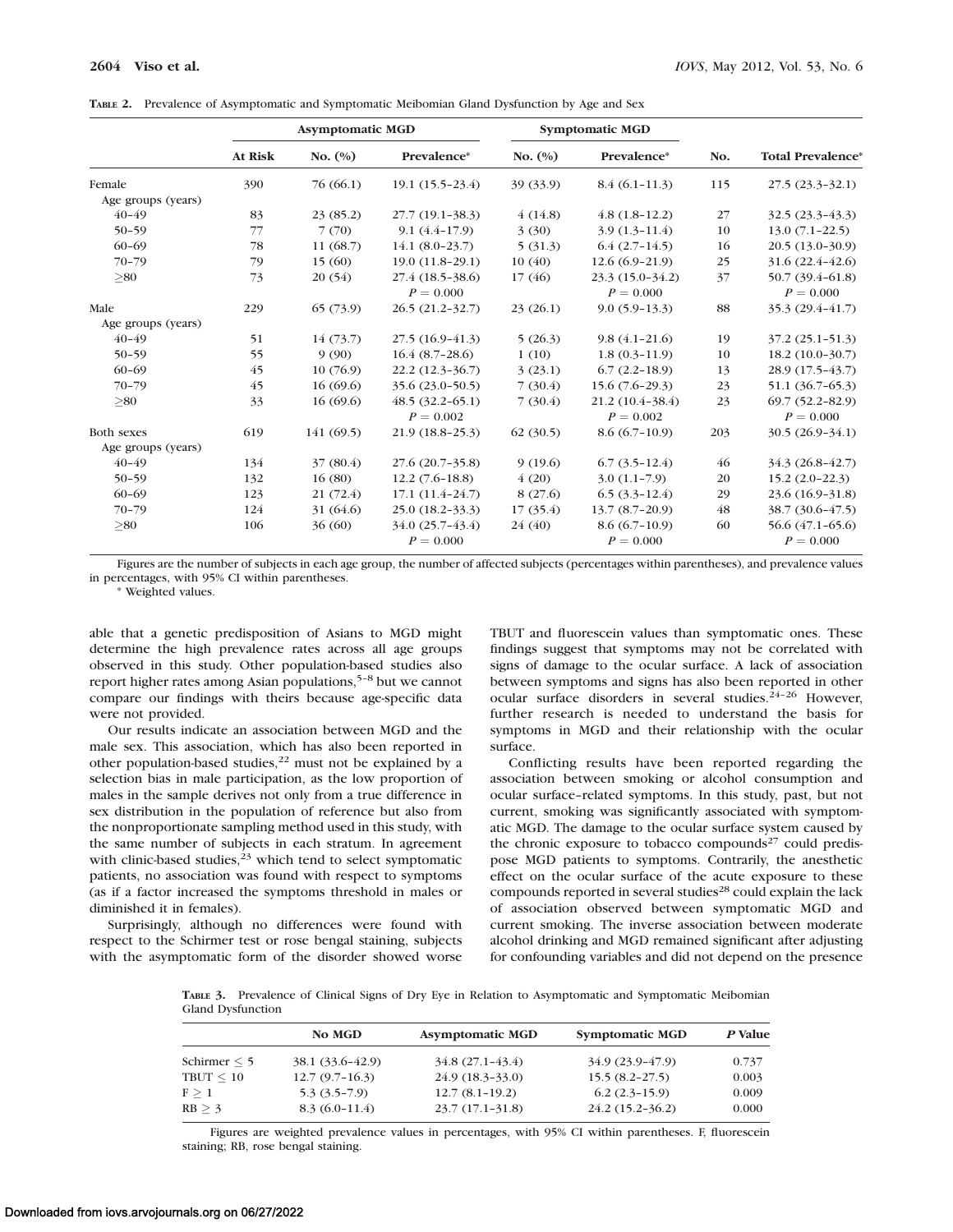|  |  |  |  | TABLE 4. Factors Associated with Asymptomatic and Symptomatic Meibomian Gland Dysfunction |  |  |  |  |  |  |
|--|--|--|--|-------------------------------------------------------------------------------------------|--|--|--|--|--|--|
|--|--|--|--|-------------------------------------------------------------------------------------------|--|--|--|--|--|--|

|                          | Asymptomatic MGD OR <sub>a</sub>  | Symptomatic MGD OR <sub>a</sub> | Global MGD OR <sub>a</sub>        |
|--------------------------|-----------------------------------|---------------------------------|-----------------------------------|
| Age groups (years)       |                                   |                                 |                                   |
| $40 - 49$                | Ref                               | Ref                             | Ref                               |
| $50 - 59$                | $0.33$ $(0.17 - 0.62)^*$          | $0.34(0.10-1.15)$               | $0.33$ $(0.18 - 0.60)^*$          |
| $60 - 69$                | $0.53$ $(0.29 - 0.98)^*$          | $0.83(0.31 - 2.25)$             | $0.59(0.34-1.03)$                 |
| $70 - 79$                | $0.98(0.55 - 1.74)$               | $2.20(0.93 - 5.23)$             | $1.22(0.73-2.03)$                 |
| $\geq 80$                | $1.97(1.09-3.55)^{*}$             | 5.24 (2.25-12.24)*              | $2.61(1.54-4.42)^*$               |
| <b>Sex</b>               |                                   |                                 |                                   |
| Female                   | Ref                               | Ref                             | Ref                               |
| Male                     | $1.86$ $(1.24 - 2.79)^*$          | $1.37(0.77 - 2.44)$             | $1.61 (1.11 - 2.34)^*$            |
| <b>Educational level</b> |                                   |                                 |                                   |
| None                     | Ref                               | Ref                             | Ref                               |
| Elementary               | $0.50(0.30-0.86)^*$               | $0.78(0.40 - 1.50)$             | $0.58$ $(0.37-0.92)$ <sup>*</sup> |
| Secondary                | $0.78(0.38 - 1.57)$               | $0.56(0.18-1.72)$               | $0.81(0.43-1.52)$                 |
| University               | $0.37(0.14-0.99)^{*}$             | NA                              | $0.28$ $(0.11-0.74)^*$            |
| Alcohol intake           |                                   |                                 |                                   |
| <b>Abstainers</b>        | Ref                               | Ref                             | Ref                               |
| $1-14$ units/week        | $0.68(0.44 - 1.05)$               | $0.55(0.30-1.00)$               | $0.63$ $(0.42 - 0.96)^*$          |
| $>14$ units/week         | $1.09(0.51 - 2.31)$               | $0.86(0.27 - 2.70)$             | $1.09(0.54 - 2.18)$               |
| Smoking habits           |                                   |                                 |                                   |
| <b>Nonsmokers</b>        | Ref                               | Ref                             | Ref                               |
| Ex-smokers               | $1.57(0.86 - 2.86)$               | $2.55$ $(1.15 - 5.69)^*$        | $1.76$ $(1.04 - 3.00)^*$          |
| Smokers                  | $1.16(0.60 - 2.26)$               | $1.26(0.35-4.48)$               | $1.19(0.63 - 2.21)$               |
| Work environment         |                                   |                                 |                                   |
| Indoors                  | Ref                               | Ref                             | Ref                               |
| Outdoors                 | $1.47(0.90-2.41)$                 | $1.51(0.76-2.99)$               | 1.46 (0.94-2.27)                  |
| Rosacea                  |                                   |                                 |                                   |
| No rosacea               | Ref                               | Ref                             | Ref                               |
| Rosacea                  | $2.12(0.75-6.00)$                 | $3.50 (1.01 - 12.10)^*$         | $2.27(0.94 - 5.48)$               |
| Allergy                  |                                   |                                 |                                   |
| No allergy               | Ref                               | Ref                             | Ref                               |
| Allergy                  | $1.33(0.55 - 3.25)$               | $1.18(0.25 - 5.56)$             | $1.33(0.59-3.03)$                 |
| <b>Diabetes</b>          |                                   |                                 |                                   |
| No diabetes              | Ref                               | Ref                             | Ref                               |
| Diabetes                 | $2.23$ $(1.30-3.84)$ <sup>*</sup> | $1.54(0.72 - 3.30)$             | $2.04 (1.23 - 3.39)^*$            |
| Hypertension             |                                   |                                 |                                   |
| No hypertension          | Ref                               | Ref                             | Ref                               |
| Hypertension             | $1.31(0.83 - 2.07)$               | $1.70(0.90-3.21)$               | $1.38(0.92 - 2.06)$               |
| <b>CVD</b>               |                                   |                                 |                                   |
| No CVD                   | Ref                               | Ref                             | Ref                               |
| <b>CVD</b>               | $1.80 (1.06 - 3.07)^*$            | $1.84(0.94-3.60)$               | $1.82$ $(1.11 - 2.98)^*$          |
| RA                       |                                   |                                 |                                   |
| No RA                    | Ref                               | Ref                             | Ref                               |
| RA                       | $4.84(0.72 - 32.60)$              | $16.50 (2.03 - 134.30)^*$       | 6.92 $(1.47 - 32.61)^*$           |

Values represent number of subjects with row percentages within parentheses. Interaction terms were not statistically significant. ORa, ageand sex-adjusted odds ratio with 95% CI within parentheses; Ref, reference group; CVD, cardiovascular disease; RA, rheumatoid arthritis. \* Associations that are statistically significant.

or absence of symptoms. This apparently beneficial effect has not been demonstrated in other ocular surface disorders and may be the result of the influence of alcohol on lipid metabolism. We also report an association with pinguecula in a previous study,29 but not with ocular surface diseases such as DE or pterygium, which is in agreement with other studies.<sup>30</sup>

Being part of the highly integrated lachrymal functional unit, the meibomian glands are expected to be influenced by multiple systemic factors among which androgen deficien $cy, ^{11,12}$  rosacea,<sup>31,32</sup> and Sjögren syndrome<sup>33,34</sup> are the most consistently reported. Diseases as common as dyslipemia<sup>13</sup> have also been found to have a harmful effect on meibomian gland functioning, and their treatment should probably be part of the treatment strategy of MGD if these associations are corroborated. We detected associations with several diseases and found that they had an effect on the occurrence of symptoms. Diabetes and cardiovascular disease were associated with asymptomatic MGD. Conversely, rosacea and rheumatoid arthritis were associated with the symptomatic form of the disease. Several mechanisms such as sensory neuropathy could explain the absence of symptoms found in some of these disorders, whereas the inflammatory response to changes in lipid secretion $35$  could be one of the causes behind the presence of symptoms associated with the other conditions.

The main strength of this study was the population-based approach, which enabled us to obtain a representative sample of the population, but the 33.9% of the eligible subjects that did not participate was a source of potential selection bias. To evaluate the possibility of this bias, sex and age were compared between subjects who participated and those who did not. The similar proportions found in this evaluation confirmed the representative character of the sample (data not shown). The